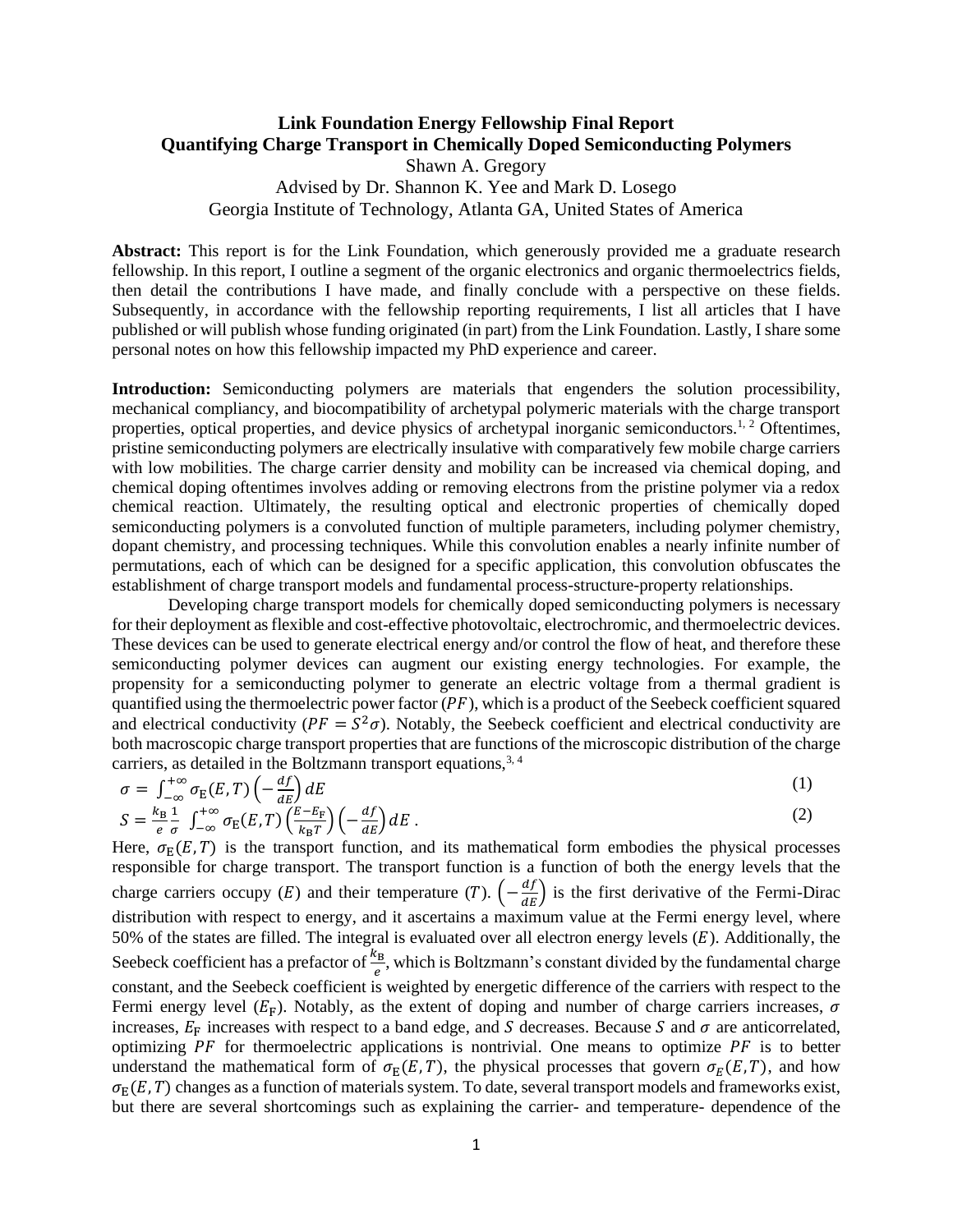transport properties and the  $S(\sigma)$  anticorrelation. These shortcomings hinder the rational and quantitative development of polymer semiconductors for thermoelectric applications. Therefore, in my thesis, I developed and compiled experimental methods, which are used to create and substantiate novel charge transport functions and models, which are then used to contextualize the charge transport properties of chemically doped semiconducting polymers.

**Results:** The crux of my work is the development of the semi-localized transport (SLoT) model (Figure 1).<sup>5</sup> The SLoT model was the result of reading and learning from several pivotal studies<sup>4, 6-8</sup> and learning from several hand-on experiences.<sup>9-12</sup> The SLoT model asserts a transport function that captures both localized (hopping-like, insulator-like) and delocalized (band-like, metal-like) contributions to the observable transport properties. In other words, the SLoT model can hypothetically capture the entire transport spectrum, which has not been rationalized before in a single mathematical and physical model. Specifically, the SLoT model asserts,

$$
\sigma_{\rm E}(E,T) = \begin{cases} 0, & E < E_{\rm t} \\ \sigma_0 \exp\left(\frac{-W_{\rm H}(c)}{k_{\rm B}T}\right) \left(\frac{E-E_{\rm t}}{k_{\rm B}T}\right), & E > E_{\rm t} \end{cases} \tag{3}
$$

Here,  $\sigma_0$  is a transport function prefactor that is independent of the number of charge carriers and independent of the energy levels they occupy.  $\sigma_0$  captures energy-independent parameters such as the mobility prefactor and effective mass.<sup>13</sup> exp  $\left(\frac{-W_H(c)}{h_T}\right)$  $\frac{W_{\text{H}}(C)}{R_{\text{B}}T}$  is Arrhenius-like activation energy term, commonly



Figure 1: Summarizing the semi-localized transport (SLoT) model. The top row shows Eq. 1 and Eq.2 with the SLoT transport function (Eq. 3) evaluated in the integral expressions. Notably,  $\sigma$  is a function of all three terms, while S is only a function of the energy-dependent integral values. The leftmost blue box shows energy-dependent contributions, commonly found in delocalized and metal-like transport expressions. This plot shows that as the extent of doping increases,  $E_F$  increases with respect to the transport edge,  $E_t$ . Furthermore, the velocity squared of the carriers  $(v^2)$ , the density of states  $(g(E))$ , and the relaxation time  $\tau(E)$ , all vary as a function of doping. The product of these three terms is linear with respect to the x-axis, and therefore a linear transport function is used in the integrals. The rightmost red box shows energy-independent and localized contributions to the transport function. Poly(thiophene) chains can be oxidative doped, yielding polaronic charge carriers that are electrostatically attracted to the doping counterion (A- ). These polaronic charge carriers (represented by single barbed arrows) are localized in potential energy wells with depth  $W_H$  and separated by some distance  $R$ . In the above example, the carrier ratio is 2/10 or 0.2, representing two charge carriers for every ten aromatic ring sites. As the extent of doping increases, the distance between the carriers and the activation barrier decreases. At some carrier density (*n*) or carrier ratio (*c*),  $W_H \rightarrow 0$ and the transport is thought to be delocalized. Figures adapted from Ref. 5.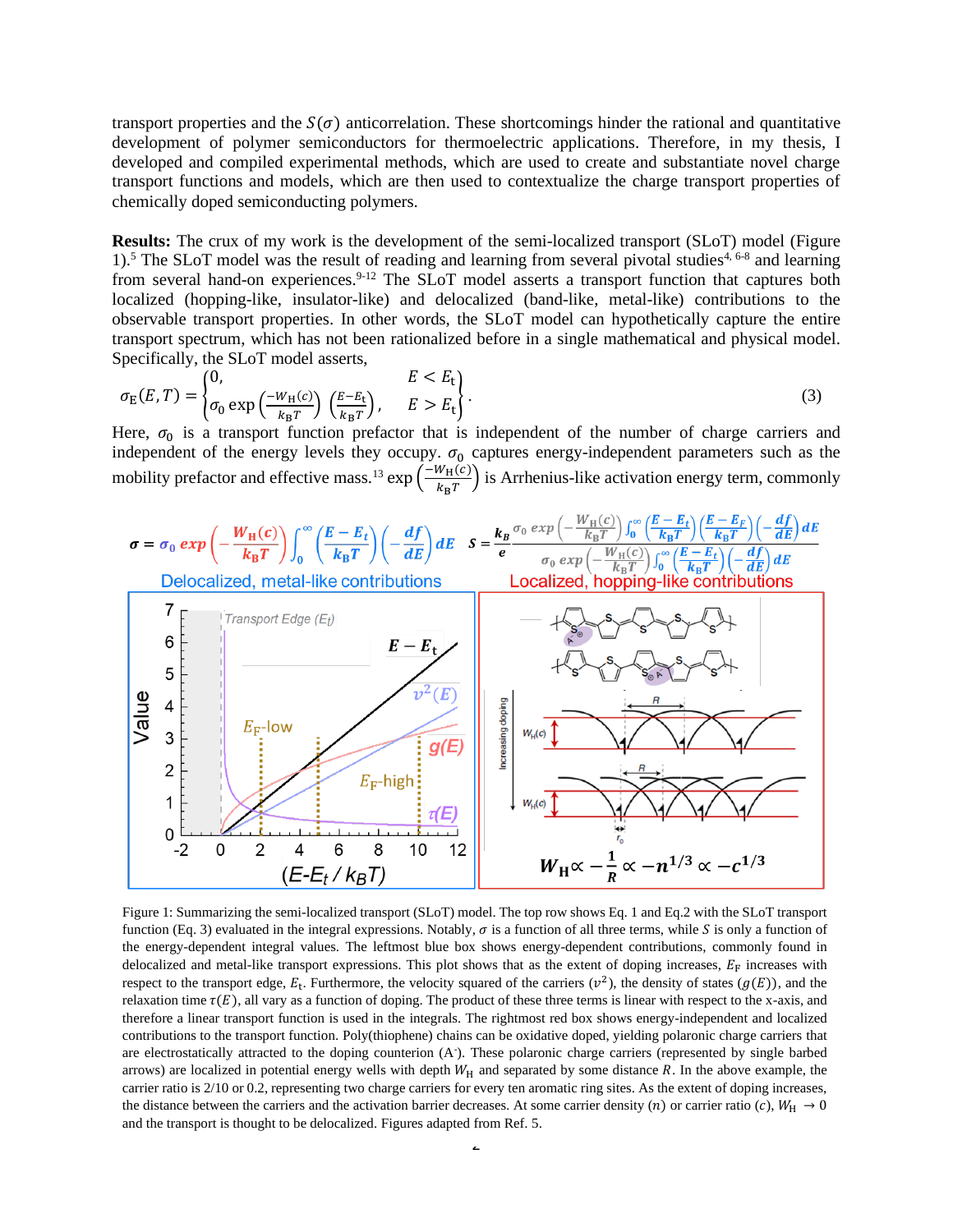found in hopping-like transport models.<sup>6, 14, 15</sup>  $W_H$  is the localization activation energy and captures the energetic barrier between carrier sites.  $c$  is the carrier ratio, or the ratio of occupied sites to total available sites. c can be though as the extent of doping and is linearly proportional to the carrier density (n).  $W_H \propto$  $-c^{1/3}$ , or as the extent of doping increases, the barrier between sites decreases.<sup>14</sup> Eventually, at some c,  $W_{\rm H} = 0$ , and the transport is considered to be delocalized.  $\left(\frac{E - E_{\rm t}}{k_{\rm B} T}\right)$  $\frac{S-E_t}{k_B T}$ ) is a linear energy-dependent term, commonly found in delocalized transport models.<sup>3, 4, 13, 16, 17</sup> As the extent of doping increases and the energy levels that the charge carriers occupy increases, with respect to the transport edge,  $E_t$  (akin to a band edge), the energy-dependent contribution increases. Notably, when Eq. 3 is evaluated in Eq. 1, all three terms contribute to the observable electrical conductivity. In contrast, when Eq. 3 is evaluated in Eq. 2, only the energy-dependent terms are responsible for the observable Seebeck coefficient.

We validated the SLoT model (Eq. 3) using by measuring the thermoelectric properties as a function of temperature and carrier ratios (using X-ray photoelectron spectroscopy<sup>18-20</sup>). Through this validation, we can measure or calculate (through simple linear extrapolations or interpolations) more fundamental transport parameters that provide deeper insight on charge transport in chemically doped semiconducting polymer systems. For example, we can now quantify the carrier ratio (or density) needed for delocalized and metal-like transport  $(c_d, n_d)$  as well as the carrier ratio (or density) needed for the Fermi energy level to be greater than the transport edge and degenerately doped  $(c_d, n_d)$ . Furthermore, we can

**Table 1:** Compiled notes and parameters for literature studies analyzed with the SLoT model. *S(σ), η(c), WH(c)*  refers to whether the literature studies provided sufficient data to analyze the *S*- $\sigma$  curve, the  $\eta(c)$ , and/or  $W_H(c)$ relationship. Studies that have Y (yes) for all three categories have sufficient data to apply the SLoT model without freely adjustable parameters. Rows are shaded blue and white corresponding to the number of "Yes" answers which determines the confidence of the model.  $W_H^{\text{max}}$  and  $W_H^{\text{slope}}$  are the maximum localization energy and the rate which localization decays with increasing *c*, respectively $c_d$ ,  $n_d$  refers to the carrier ratio or density (x10<sup>20</sup>) needed to achieve  $W_H = 0$  and converge with the Kang-Snyder  $s = 1$  model.  $c_t$  refers to the carrier ratio needed to achieve  $\eta = 0$  or equivalently  $E_F = E_t$ . At  $c > c_t$  the SLoT model indicates that the Fermi level has entered the band. Adapted from Ref. 5, and see Ref. 5 for additional information.

| Polymer      | <b>Dopant</b>                 | $S(\sigma)$ | $\eta(c)$ | $W_{\rm H}(c)$ | $\sigma_0$<br>[S/cm] | $W_{\rm H}^{\rm max}$<br>[meV] | $W_{\rm H}^{\rm slope}$<br>[meV] | $c_d$ [-],<br>$n_{\rm d}$ [cm <sup>-3</sup> ] | $c_t$ [-]            |
|--------------|-------------------------------|-------------|-----------|----------------|----------------------|--------------------------------|----------------------------------|-----------------------------------------------|----------------------|
| P3HT         | FeCl <sub>3</sub>             | Y           | Y         | Y              | 9                    | 288                            | 443                              | 0.27, 9.9                                     | 0.04                 |
| P3HT         | NOPF <sub>6</sub>             | Y           | Y         | Y              | 0.5                  | 325                            | 410                              | 0.5, 18                                       | 0.06                 |
| <b>PBTTT</b> | <b>TFSI</b>                   | Y           | Y         | N              | 22                   | 240                            | 640                              | 0.052, 0.91                                   | 0.007                |
| PA           | FeCl <sub>3</sub> $&$<br>More | Y           | Y         | Y              | 10                   | 265                            | 775                              | 0.039, 9.1                                    | $9.4 \times 10^{-4}$ |
| <b>PEDOT</b> | $Fe(OTs)_{3}$                 | $\mathbf Y$ | Y         | N              | 75                   | 700                            | 1200                             | 0.20, 8.4                                     | 0.22                 |
| <b>CNT</b>   | <b>OA</b>                     | Y           | N         | $\mathbf N$    | 250                  | 300                            | 1100                             | 0.02, 2.5                                     | 0.01                 |
| N2200        | <b>FET</b>                    | $\mathbf N$ | Y         | Y              | $\overline{2}$       | 150                            | 220                              | 0.32, 1.9                                     | 0.09                 |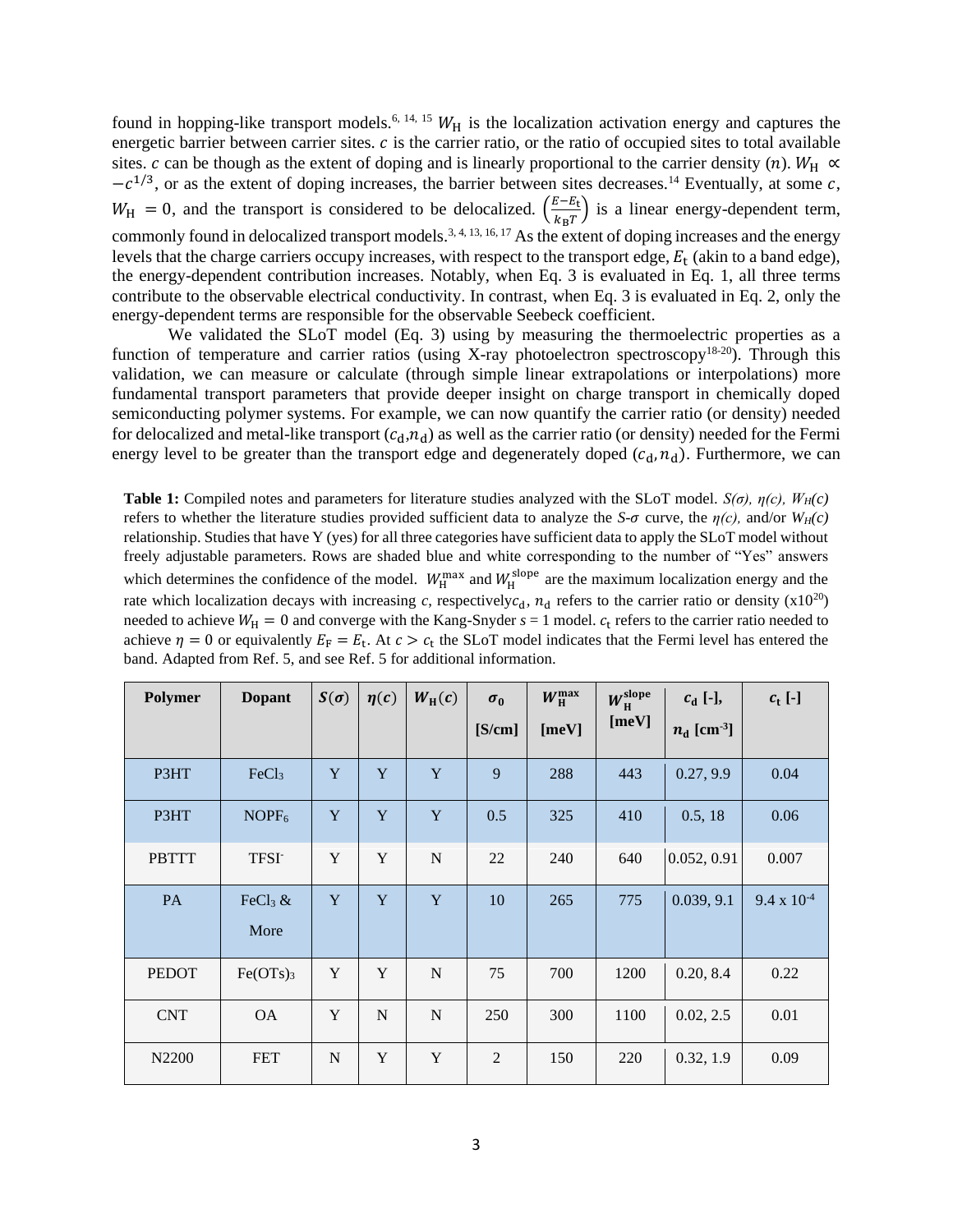quantify how the electronic structure fills with increased doping level, how localization decays (via  $W_H$ slope and maximum intercept values) and model the hypothetical maximum electrical conductivity. In our previous report, we succinctly tabulated these transport parameters for several organic systems (see Table 1).

**Impact and Perspective:** The SLoT model was published in 2021,<sup>5</sup> so its full impact has not been realized; therefore, the potential impact shared here is more speculative and from an inherently personal perspective. As stated in its original publication, the SLoT model and its parameters will be the quantitative language needed and used for developing more advanced polymer, dopant, and processing systems. If you open any undergraduate solid-state physics or electronic materials textbook, $^{21}$  you will find tables of fundamental transport parameters, such as the effective density of states at the band edge, effective masses, and mobilities as a function of carrier density and temperature for a variety of inorganic semiconductors and dopants. This kind of quantitative language enabled the rational development of inorganic semiconductors, including silicon. Unfortunately, these quantitative descriptors were not ubiquitously documented nor experimentally accessible for chemically doped semiconducting polymers before the SLoT model. The SLoT model enables these more fundamental transport parameters to be quantified for semiconducting polymers because the SLoT model accounts for and isolated localized and delocalized contributions to the observable transport properties. I recognize that all models are wrong, but some are useful; I believe that SLoT will be useful because it bridges both localized and delocalized (archetypal organic and inorganic) transport formalisms. Hopefully, the SLoT model will accelerate the development of polymer semiconductors.

Current and future iterations of the SLoT model will be able to address more challenging transport phenomena. Some examples include the electronic contribution to thermal conductivity, the inversion of the Seebeck coefficient, and between quantifying "narrow" electronic structures. Furthermore, the SLoT model operates under an appropriately weighted homogenous material approximation. Explicitly, the electrical conductivity and Seebeck coefficient and the SLoT parameters are single values used to represent the inhomogeneous ensemble. This approximation is not ideal, because every microdomain can contribute differently to the macroscopic observable. Multi-scale modeling and measurement techniques (*e.g.* atomic force microscopy with electrical conductivity mapping) will be able to better quantify individual spatial domains' contributions to the observable transport properties.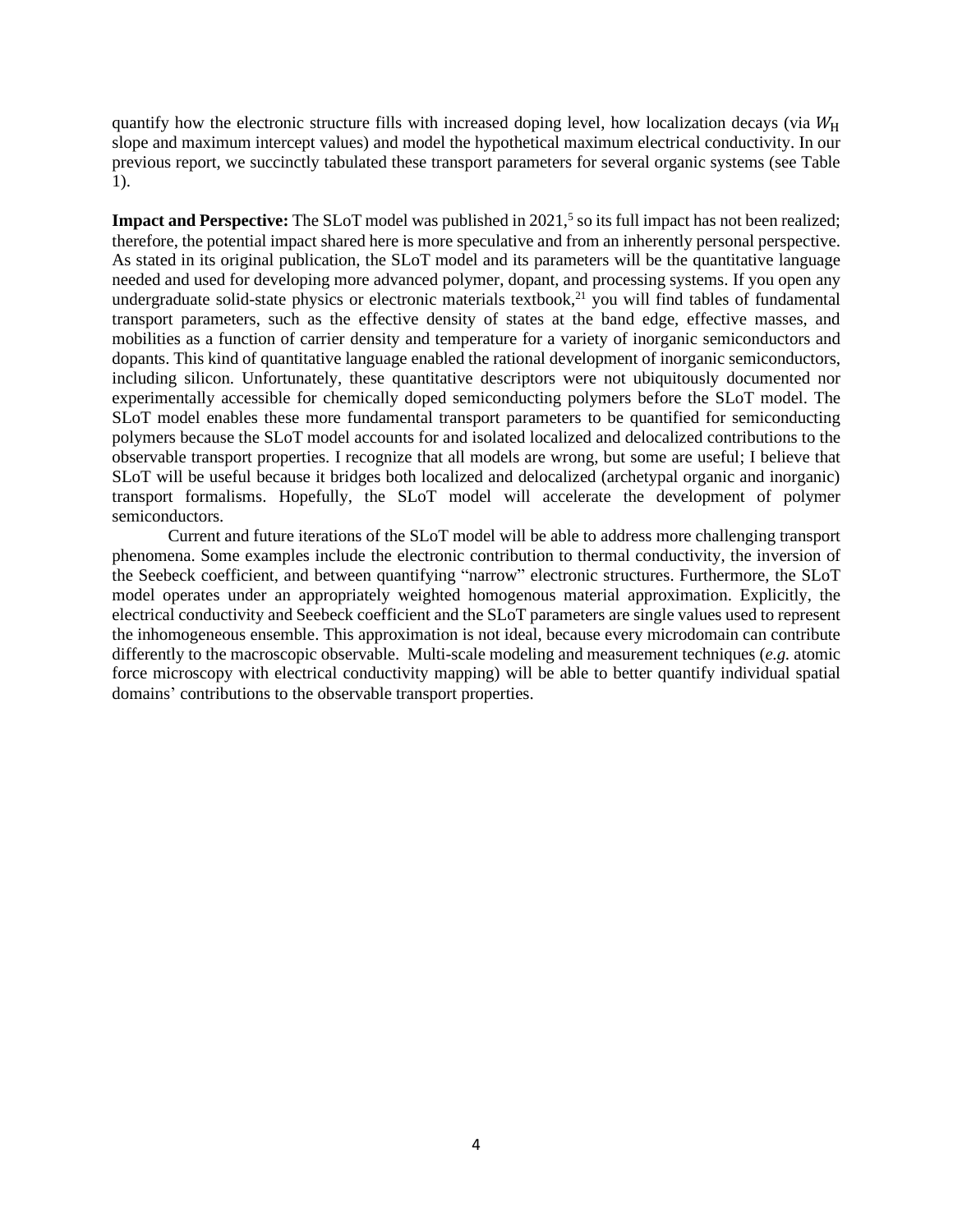# **References**

1. Reynolds, J. R.; Thompson, B. C.; Skotheim, T. A., *Handbook of Conducting Polymers*. 1998.

2. Russ, B.; Glaudell, A.; Urban, J. J.; Chabinyc, M. L.; Segalman, R. A., Organic Thermoelectric Materials for Energy Harvesting and Temperature Control. *Nature Reviews Materials* **2016,** *1* (10), 16050.

3. May, A. F.; Snyder, G. J., Introduction to Modeling Thermoelectric Transport at High Temperatures. In *Materials, Preparation, and Characterization in Thermoelectrics*, CRC Press: 2017.

4. Kang, S. D.; Snyder, G. J., Charge-Transport Model for Conducting Polymers. *Nature Materials*  **2017,** *16* (2), 252-257.

5. Gregory, S. A.; Hanus, R.; Atassi, A.; Rinehart, J. M.; Wooding, J. P.; Menon, A. K.; Losego, M. D.; Snyder, G. J.; Yee, S. K., Quantifying Charge Carrier Localization in Chemically Doped Semiconducting Polymers. *Nature Materials* **2021**.

6. Xuan, Y.; Liu, X.; Desbief, S.; Leclère, P.; Fahlman, M.; Lazzaroni, R.; Berggren, M.; Cornil, J.; Emin, D.; Crispin, X., Thermoelectric Properties of Conducting Polymers: The Case of Poly(3- Hexylthiophene). *Physical Review B* **2010,** *82* (11), 115454.

7. Thomas, E. M.; Popere, B. C.; Fang, H.; Chabinyc, M. L.; Segalman, R. A., Role of Disorder Induced by Doping on the Thermoelectric Properties of Semiconducting Polymers. *Chemistry of Materials*  **2018,** *30* (9), 2965-2972.

8. Glaudell, A. M.; Cochran, J. E.; Patel, S. N.; Chabinyc, M. L., Impact of the Doping Method on Conductivity and Thermopower in Semiconducting Polythiophenes. *Advanced Energy Materials* **2015,** *5* (4).

9. Gregory, S. A.; Ponder, J. F.; Pittelli, S. L.; Losego, M. D.; Reynolds, J. R.; Yee, S. K., Thermoelectric and Charge Transport Properties of Solution-Processable and Chemically Doped Dioxythienothiophene Copolymers. *ACS Applied Polymer Materials* **2021**.

10. Pittelli, S. L.; Gregory, S. A.; Ponder, J. F.; Yee, S. K.; Reynolds, J. R., Inducing Planarity in Redox-Active Conjugated Polymers with Solubilizing 3,6-Dialkoxy-Thieno[3,2-B]Thiophenes (Dotts) for Redox and Solid-State Conductivity Applications. *Journal of Materials Chemistry C* **2020,** *8* (22), 7463- 7475.

11. Un, H.-I.; Gregory, S. A.; Mohapatra, S. K.; Xiong, M.; Longhi, E.; Lu, Y.; Rigin, S.; Jhulki, S.; Yang, C.-Y.; Timofeeva, T. V.; Wang, J.-Y.; Yee, S. K.; Barlow, S.; Marder, S. R.; Pei, J., Understanding the Effects of Molecular Dopant on N-Type Organic Thermoelectric Properties. *Advanced Energy Materials* **2019,** *9* (24), 1900817.

12. Gregory, S. A.; Menon, A. K.; Ye, S.; Seferos, D. S.; Reynolds, J. R.; Yee, S. K., Effect of Heteroatom and Doping on the Thermoelectric Properties of Poly(3-Alkylchalcogenophenes). *Advanced Energy Materials* **2018,** *8* (34).

13. Zevalkink, A.; Smiadak, D. M.; Blackburn, J. L.; Ferguson, A. J.; Chabinyc, M. L.; Delaire, O.; Wang, J.; Kovnir, K.; Martin, J.; Schelhas, L. T.; Sparks, T. D.; Kang, S. D.; Dylla, M. T.; Snyder, G. J.; Ortiz, B. R.; Toberer, E. S., A Practical Field Guide to Thermoelectrics: Fundamentals, Synthesis, and Characterization. *Applied Physics Reviews* **2018,** *5* (2), 021303.

14. Mott, N. F.; Davis, E. A., *Electronic Processes in Non-Crystalline Materials*. Oxford University Press: 2012.

15. Kim, E. G.; Coropceanu, V.; Gruhn, N. E.; Sanchez-Carrera, R. S.; Snoeberger, R.; Matzger, A. J.; Bredas, J. L., Charge Transport Parameters of the Pentathienoacene Crystal. *J Am Chem Soc* **2007,** *129* (43), 13072-81.

16. Snyder, G. J.; Pereyra, A.; Gurunathan, R., Effective Mass from Seebeck Coefficient. *Advanced Functional Materials* **2022**.

17. Snyder, G. J.; Snyder, A. H.; Wood, M.; Gurunathan, R.; Snyder, B. H.; Niu, C., Weighted Mobility. *Adv Mater* **2020,** *32* (25), e2001537.

18. Harris, J. K.; Neelamraju, B.; Ratcliff, E. L., Intersystem Subpopulation Charge Transfer and Conformational Relaxation Preceding in Situ Conductivity in Electrochemically Doped Poly(3- Hexylthiophene) Electrodes. *Chemistry of Materials* **2019,** *31* (17), 6870-6879.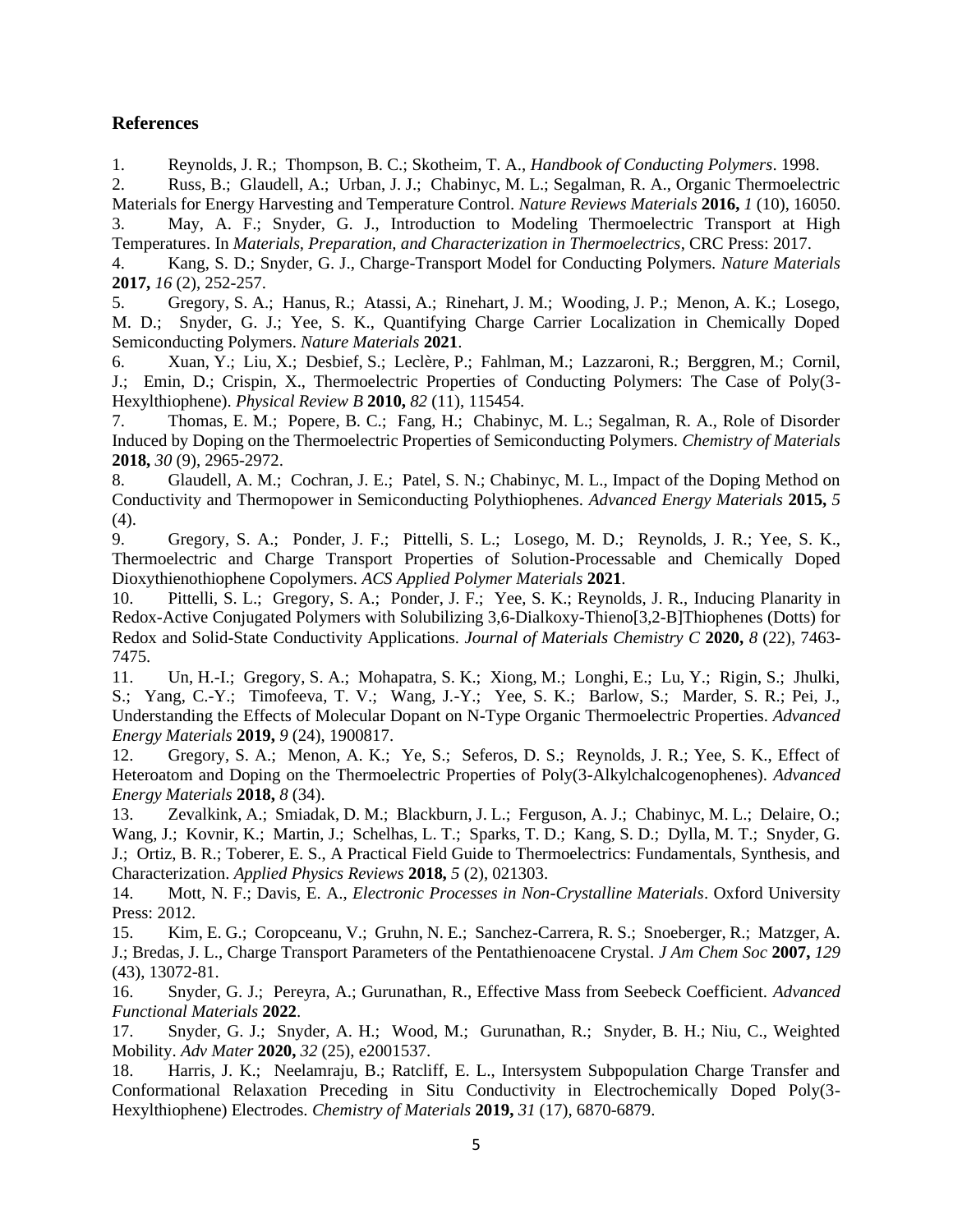19. Shallcross, R. C.; Stubhan, T.; Ratcliff, E. L.; Kahn, A.; Brabec, C. J.; Armstrong, N. R., Quantifying the Extent of Contact Doping at the Interface between High Work Function Electrical Contacts and Poly(3-Hexylthiophene) (P3ht). *The Journal of Physical Chemistry Letters* **2015,** *6* (8), 1303-1309.

20. Ratcliff, E. L.; Jenkins, J. L.; Nebesny, K.; Armstrong, N. R., Electrodeposited, "Textured" Poly(3-Hexyl-Thiophene) (E-P3ht) Films for Photovoltaic Applications. *Chemistry of Materials* **2008,** *20* (18), 5796-5806.

21. Kasap, S. O., *Principles of Electronic Materials and Devices*. 2005.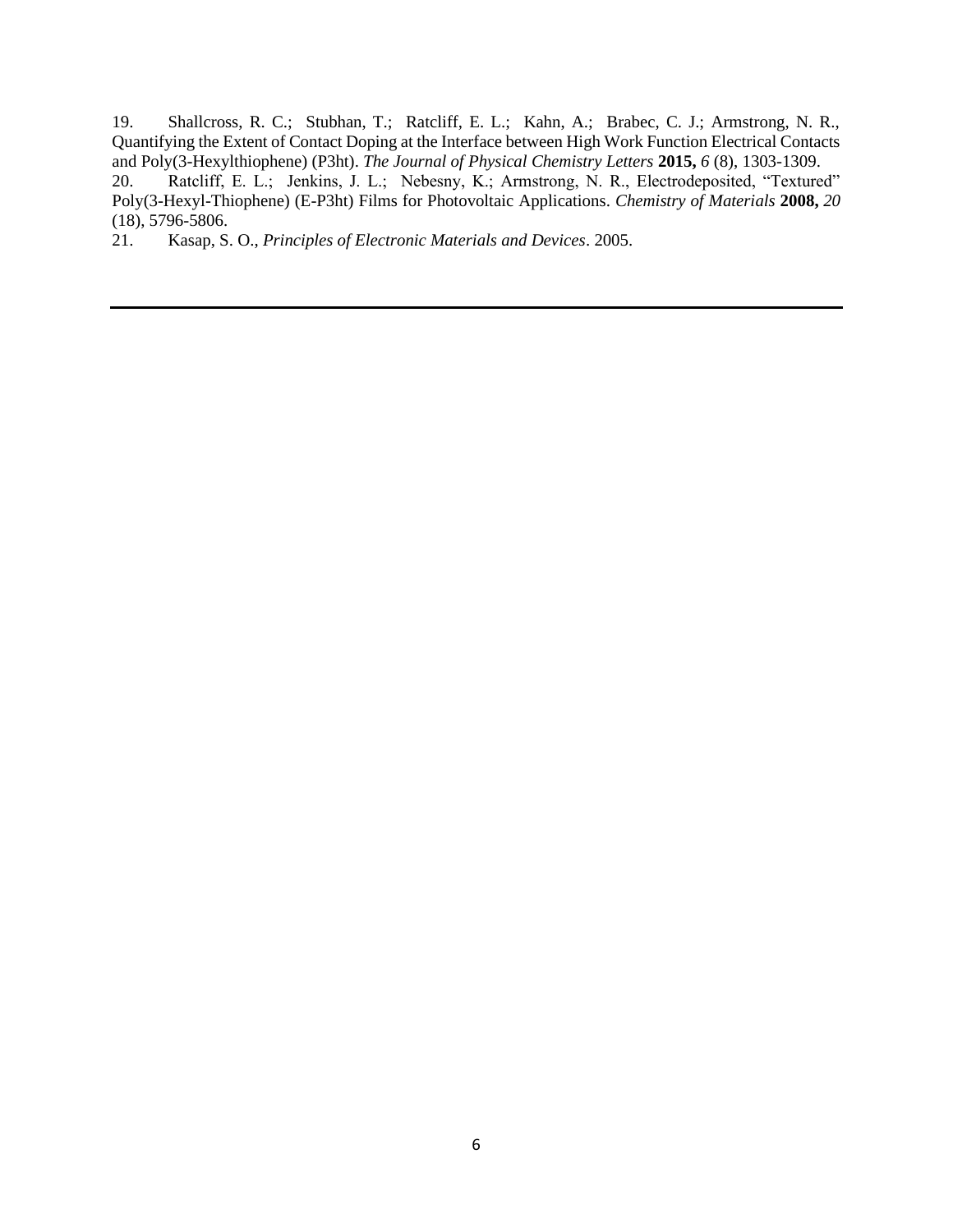### **Published Articles that Acknowledged the Link Foundation:**

- 9. Khaled Al-Kurdi, Shawn A. Gregory\*, James F. Ponder Jr., Amalie Atassi, Joshua Rinehart, Austin Jones, John R. Reynolds, Seth R. Marder, Shannon K. Yee, "**Effects of Iron(III) Dopants on the Charge-Transport Properties of Polythiophene and Poly(dialkoxythiophene) Derivatives**" *Under Revision with ACS Applied Materials and Interfaces*
- 8. James F. Ponder Jr., Shawn A. Gregory\*, Amalie Atassi, Akanksha K. Menon, Augustus Lang, Lisa R. Savagian, John R. Reynolds, and Shannon K. Yee "**Significant Enhancement of the Electrical Conductivity of Conjugated Polymers by Post-Processing Side Chain Removal**" *Accepted, J. Am. Chem. Soc.* (2021).
- 7. Brandon D. Piercy, Jamie P. Wooding, Shawn A. Gregory, Mark D. Losego, "Pulsed Heating Atomic Layer Deposition for Epitaxial Growth Of Zinc Oxide Thin Films on C-Plane Sapphire" *Dalton Transactions*, (2021)
- 6. Kristina Malinowski, Shawn A. Gregory, Yi Li, Oliver Hvidsten, Alexandria Jungreis, Mark D. Losego, " *In situ* electrical conductivity of poly(aniline) vapor phase infiltrated and doped with  $TiCl_4 + H_2O$ " *J. Vacuum Science and Technology A*, (2021)
- 5. Pooja J. Ayare, Shawn A. Gregory, Ryan Key, Andrew E. Short, Jake G. Tillou, James D. Sitter, Typher Yom, Dustin Goodlett, Dong-Chan Lee, Faisal Alamgir, Mark D. Losego, Aaron Vannucci, "Immobilization of Molecular Catalysts on Solid Supports via Atomic Layer Deposition for Chemical Synthesis in Green Solvents" *RSC. Green Chemistry*, (2021).
- 4. Shawn A. Gregory, Riley Hanus, Amalie Atassi, Jamie P. Wooding, Akanksha Menon, Mark D. Losego, G. Jeffery Snyder, Shannon K. Yee "**Quantifying Charge Carrier Localization in Chemically Doped Semiconducting Polymers**"*, Nature Materials*, **20**, 1414-1421, (2021).
- 3. Madeleine Gordon, Shawn A. Gregory\*, Jamie P. Wooding, Shuyang Ye, Dwight Seferos, Mark D. Losego, Jeffery Urban, and Shannon Yee, Akanksha K. Menon, "**Effects of F4TCNQ doping on the structural and electronic properties of poly(alkyl-chalcogenophenes)**" *Applied Physics Letters*, **118***,* 233301, (2021) *Featured Article*
- 2. Shawn A. Gregory, James F. Ponder, Sandra L. Pitelli, Mark D. Losego, John R. Reynolds, Shannon K. Yee, "**Charge Transport and Thermoelectric Properties of a Dioxythienothiophene copolymers**" *ACS Applied Polymer Materials,* **3**,5, 2316-2324, (2021)
- 1. Shawn A. Gregory, Yi Li, Timothy D. Monroe, Junjian Li, Shannon K. Yee, Mark D. Losego, "**Vapor Phase Infiltration Doping of the Semiconducting Polymer Poly(aniline): Mechanisms, Reaction Kinetics, and Electrical and Optical Properties**", *ACS Applied Polymer Materials,* **3**, 720-729, (2021)